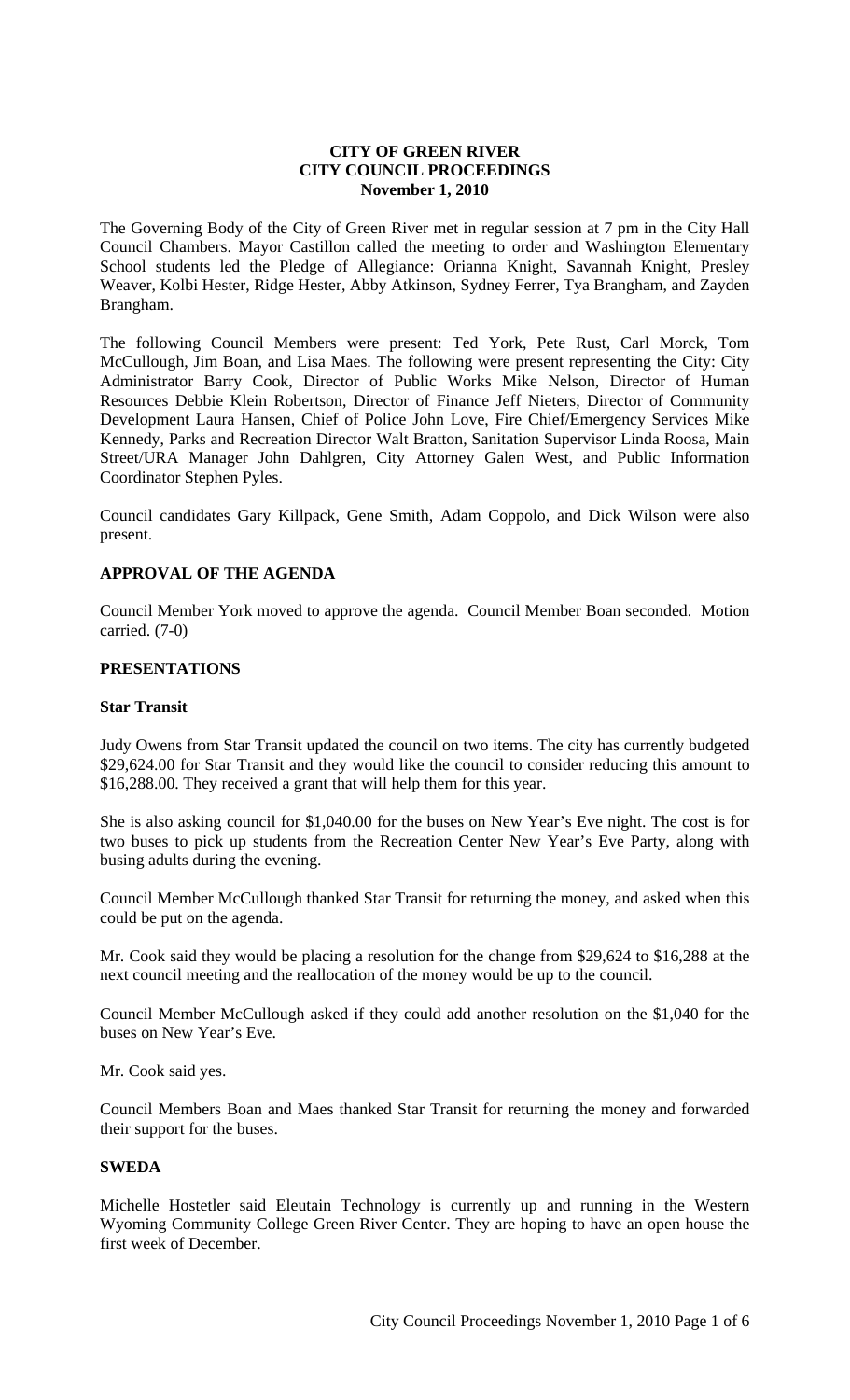In the last week they have began the formation of a Brown's Field Coalition. Barry Cook, Jeff Nieters, and Laura Hansen are the people participating. The Brown's Field Grants are clean up and evaluation. They can literally bring millions of dollars into the community for the cleanup of contaminated grounds. These are loosely defined areas. The members that will be mentoring us on the grants would like us to have a hundred sites within the county to give to the federal government. They are asking for sites that have had a gas station, oil station, dry cleaners, or other businesses that could have put contamination into the ground.

Sidelines restaurant is on hold. The financing letter from his bank was not available to the Wyoming Business Council when it was required. The Wyoming Business Council has extra money coming out of this grant cycle. SWEDA will resubmit the grant for Sidelines project on January 15th. The owner of Sidelines is still planning to break ground in April.

There is a new business coming into Granger.

She asked the council what projects they may like to see for Green River. The upcoming grants start in January and she is looking for anything that the council may like to see to help Green River grow. She said the Wyoming Business Council has some money left over and will be considering more grants.

Council Member York asked where the left over grant money came from and what kind of grant it is.

Mrs. Hostetler said the money came from grants that were turned down. The grant is a Community Development Block Grant for economic development.

Council Member York asked if the owner of Sidelines has submitted anything to Community Development for the development of the land and if not would he have time to do so.

Mrs. Hansen said they have only received the preliminary site plan but to submit a final site plan would only take a short amount of time.

Council Member McCullough asked about the company that is going into Granger.

Mrs. Hostetler said the company's name is Rocky Mountain Trucking.

Council Member Boan asked for an update on the Hampton Inn Hotel.

Mrs. Hostetler said she was not sure what is going on with the hotel but she reassured the council that there is someone ready to step in and take over if the current owners cannot continue with the building.

Council Member York asked about the sign that the Hampton Inn had requested.

She said she was not sure what happened with the sign.

## **Holiday Cards for Heroes Program**

John Dahlgren said this is the third year for the program to send cards to the men and women serving in the Armed Forces. They collected 1108 cards last year and they would like to collect 2500 cards this year. There are posters in many locations around the city. All cards must be dropped off by December 7, 2010. If there are any questions or for a list of drop off locations call 872-6141 or 872-0562.

Council Member Boan asked if the city could send around 50 holiday cards.

Mr. Cook said his assistant is currently working on this. He would check on the amount that she was preparing.

## **PROCLAMATIONS**

# **American Education Week**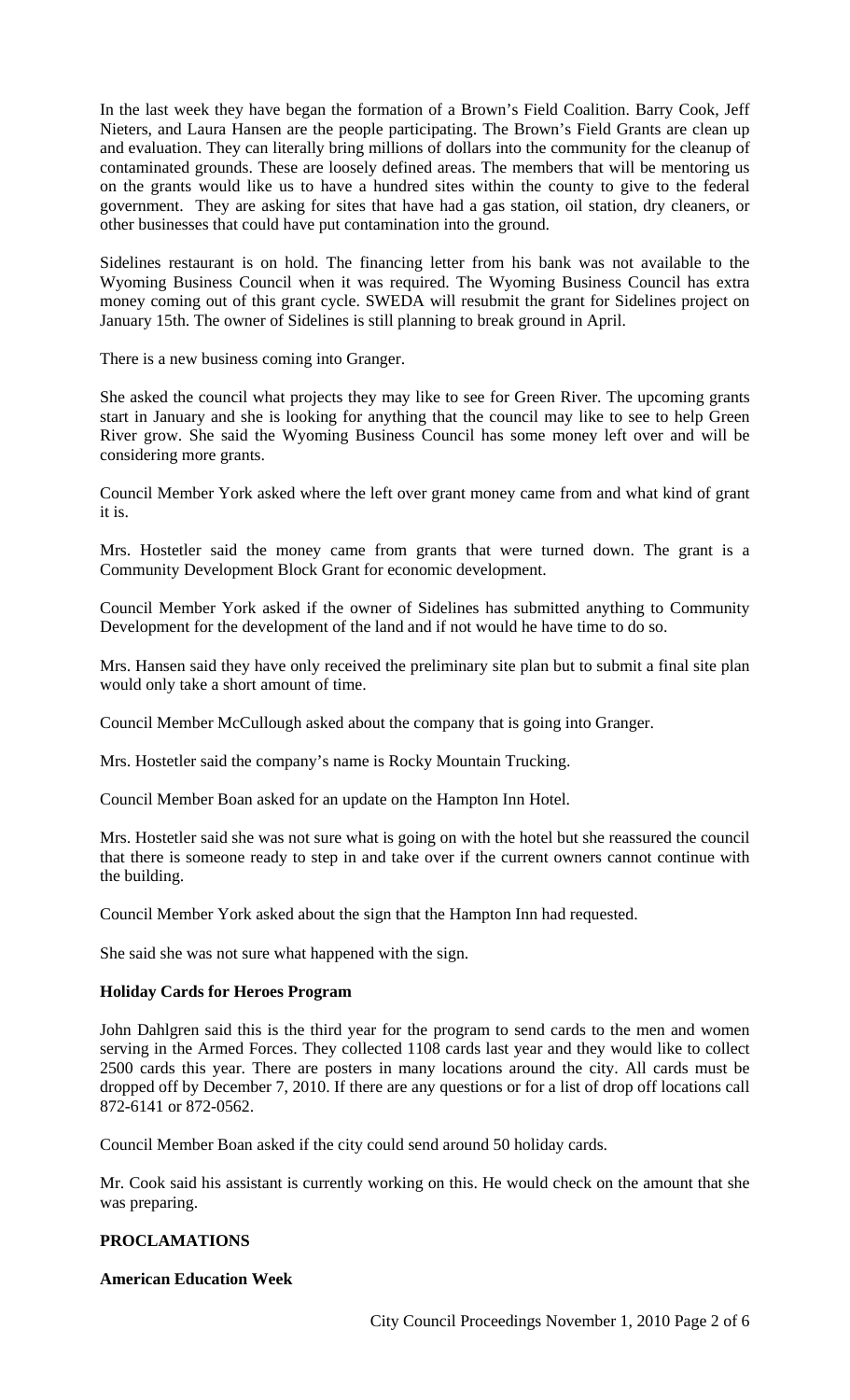Donna Little-Kaumo, Superintendant of Sweetwater School District #2, read the proclamation and the Mayor declared November 14-20 as the 89<sup>th</sup> annual observance of American Education Week.

## **National Honor Society Week**

National Honor Society students Jacqueline Tramp, Davianne Vanderpool, Aitor Andikoectxea, and Noah Lujan read the proclamation and the Mayor declared November  $1<sup>st</sup> - 5<sup>th</sup>$  to be National Honor Society Week.

#### **American Recycles Day**

Linda Roosa and Jennifer Knight read the proclamation and the Mayor declared November 15<sup>th</sup>, 2010 to be America Recycles Day.

#### **ORDINANCES**

#### **Amendment to Nuisance Order**

Second Reading: An ordinance amending Section 5 of Green River Ordinance 05-08 and Section 17-10 of the Green River Code of Ordinances, City of Green River, State of Wyoming, to allow Special Municipal Officers whose duties include Municipal Code Enforcement to issue nuisance notices.

Council Member McCullough moved to approve the ordinance on second reading. Council Member Maes seconded. Motion carried. (7-0)

# **COUNCIL ACTION ITEMS**

#### **Julio Delgadillo Pavilion Rental Extension**

Council Member Maes moved to approve the extension of the Julio Delgadillo pavilion rental from midnight to 1:00 am for music and alcohol being served and from 1:00 am to 2:00 am to clean the facility and vacate the premises for his rental on Friday, December 31, 2010.

Council Member Boan seconded.

Council Member York said the Pavilion rental agreement states music and alcohol must cease by 12:00 midnight.

Mr. Delgadillo said they would like to extend the time to vacate the premises to 3:00 am.

Council Member Maes clarified that they wanted to extend the music and alcohol until 1:00 am and then have 1:00 am to 3:00 am to clean.

Mr. Delgadillo said yes that is what they are asking.

Mr. Bratton said they are asking for the alcohol and music to be extended until 2:00 am and the cleaning until 3:00 am. He said it is staffs request for the time to stay the same because of the possibility of complaints from residents in the surrounding area.

Council Member Boan said because it is New Year's Eve he would go along with the serving alcohol along with music until 1:00 am and no longer.

Mr. Delgadillo said they would accept any time given from the council but they would really like some extra time to clean up. He said they have rented the pavilion for a long time and have a very good record with keeping the facility clean and would like to make sure this continues.

Council Member Boan asked Mr. Bratton what he thought about the extension of time for clean up.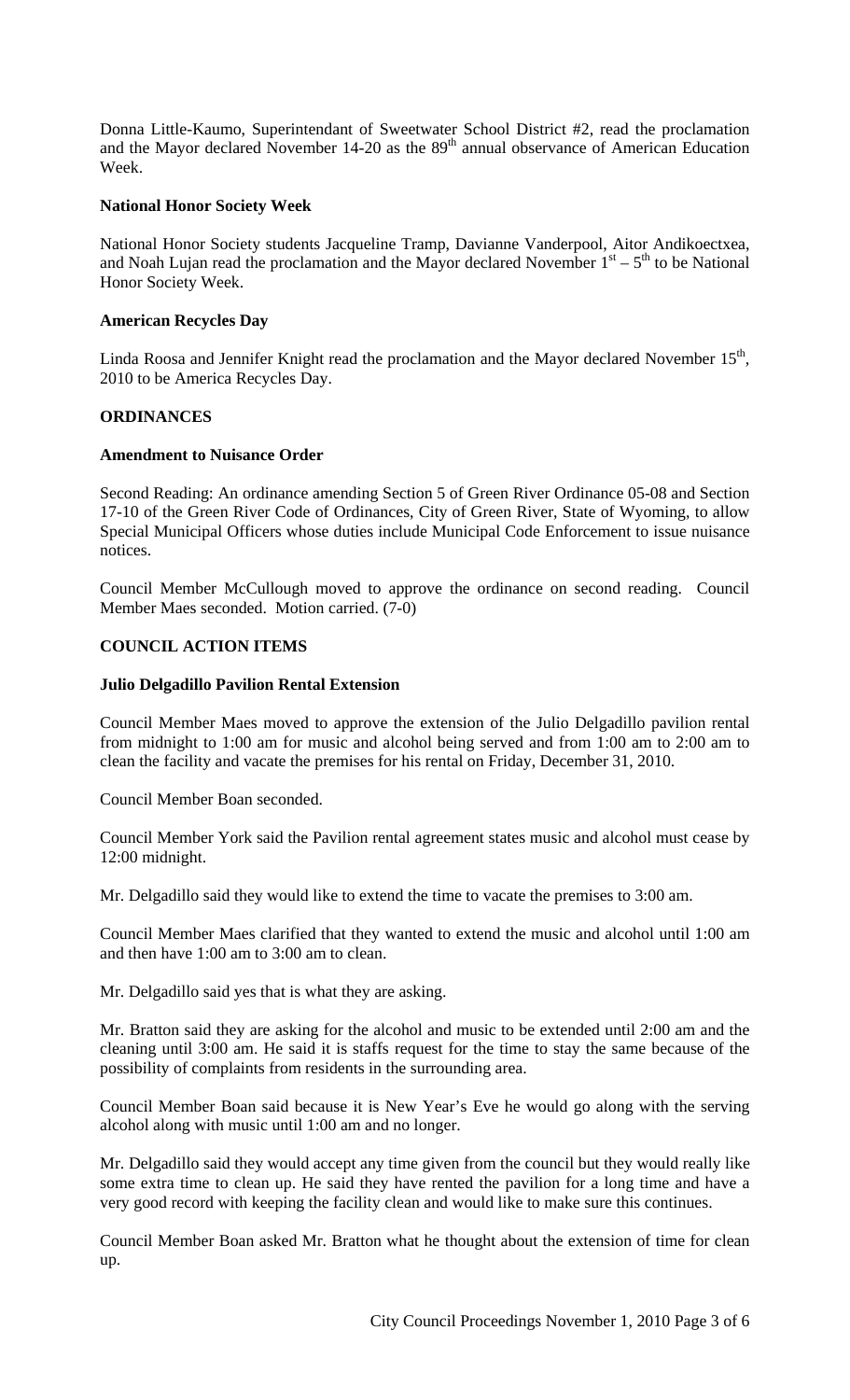Mr. Bratton said they would be fine with the help.

Council Member Boan moved to amend the motion to state the music and alcohol end at 1:00 am and the clean up go until 3:00 am. Council Member McCullough seconded. Motion carried (6-1) with Council Member York voting no.

Original motion carried as amended (6-1) with York voting no

### **Golden Advisory Board**

Council Member Rust moved to confirm the Mayor's appointment of Orman Tripp to a threeyear term on the Golden Generation Advisory Board. Council Member Morck seconded. Motion carried. (7-0)

#### **Main Street Advisory Board**

Council Member McCullough moved to confirm the Mayor's appointment of Stephanie Majdic to the Main Street Advisory Board for a three-year term. Council Member Morck seconded. Motion carried. (7-0)

## **CONSENT AGENDA**

Council Member Boan moved to approve the following consent agenda items. Council Member Maes seconded.

- o Ratify the acceptance of the FY2010 Enforcing Underage Drinking Laws Grant from the Wyoming Association of Sheriff and Chiefs of Police in the amount of \$12,040.
- o Withdraw our CDBG grant application for a public parking lot in the Wild Horse Canyon and authorize the Mayor to send a letter of notification to the Wyoming Business Council.
- o Ratify the application and acceptance of the FY2011 WYDOT Highway Safety grant in the amount not to exceed \$16,423.10.
- o Approval of the Minutes for: October 12, 2010 Council Workshop and October 19, 2010 Council Meeting.
- o Financial Reports and Payment of Bills: Prepaid Invoices =  $$104,856.39$  Outstanding Invoices =  $$939,928.48$

Pre-authorization Payments = \$755,000.00 Payroll Expenditures = \$353,316.83

Motion carried. (7-0)

## **CITY ADMINISTRATOR'S REPORT**

Mr. Cook received a copy of the Craig Report. This report projects the revenue for the State of Wyoming for the next biennium. The funds available for the 2011 Legislative Session will be \$576 million. This is more than projected by \$320 million. At the same time the number one revenue for cities and towns is sales tax and it has dropped by 16% in 2009-2010. The projected sales tax was to increase by 4.3%. This will not make up the amount lost within the two years.

Council Member York asked if the report states where the money has came from.

Mr. Cook said it was mineral royalties and severance tax.

He also discussed items for the next workshop.

He reminded the citizens of the winter hours for the Landfill to be 9:00 am to 5:00 pm.

He thanked the Streets, Parks, and Solid Waste departments for working together on the demolition of the old animal control building.

He congratulated the city on the national award for the website, and thanked the IT department for their efforts with this.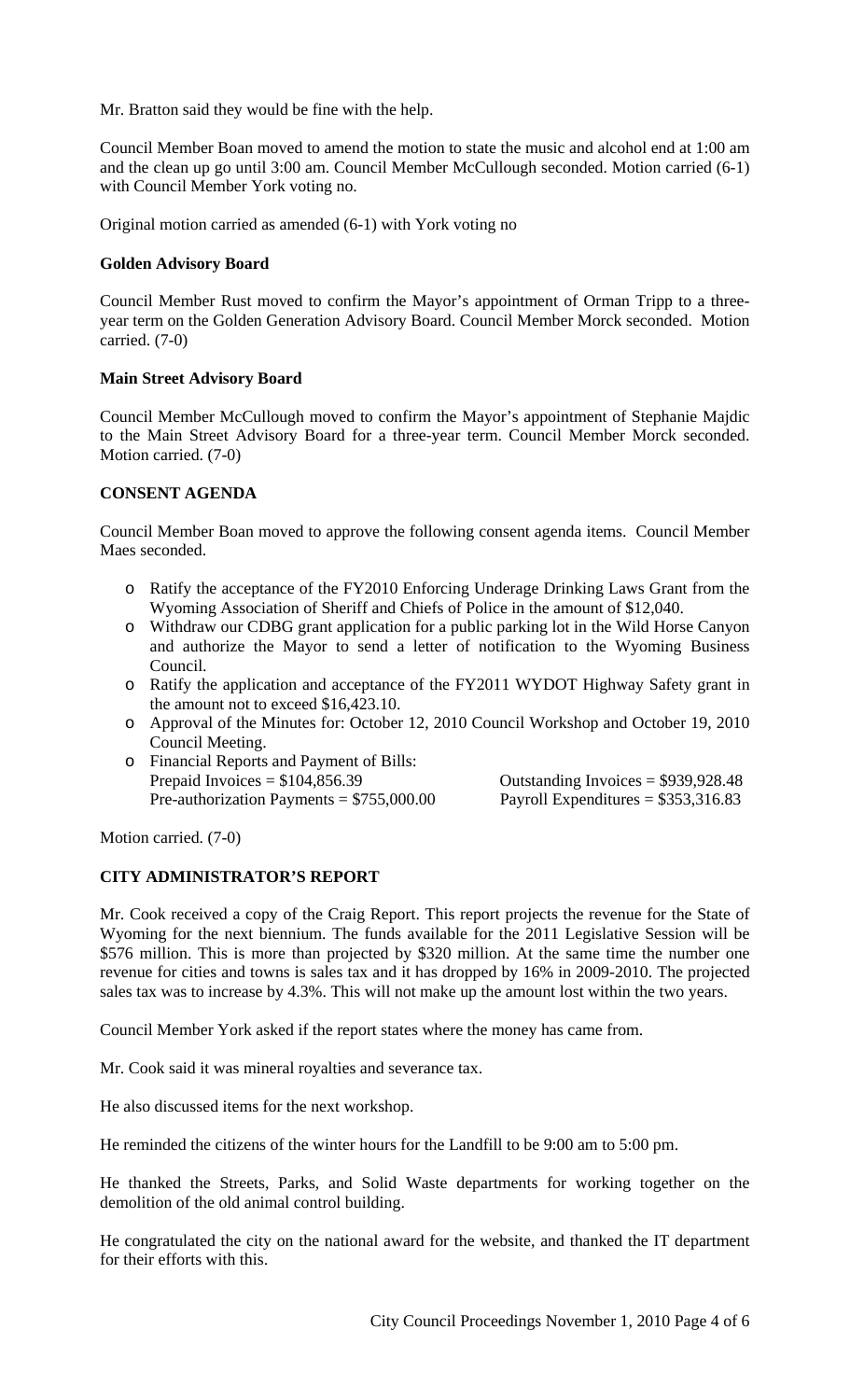# **CITY ATTORNEY'S REPORT**

Mr. West had nothing to report.

# **MAYOR AND COUNCIL REPORTS**

Council Member Morck had nothing to report.

Council Member McCullough thanked the members of Sportsman for the Green, and Protecting the Green for getting together and protecting our water. He reminded everyone to vote on November 2, 2010.

Council Member Boan thanked the volunteers that keep the city running.

Council Member Maes would like everyone to look into the possibility of bringing back the Crystal Classic. She feels the discussion on the  $6<sup>th</sup>$  Penny Tax on November 30 will be too late to make a decision. She feels it would be best to move quickly and decide so there is ample time to organize everything. She asked for consideration to extend the closing time of the Recreation Center by one hour, when they look at the  $6<sup>th</sup>$  Penny Tax. It is hard for people to get off work and get there before the closing time of 8:00 pm.

Mr. Cook said the approximate cost was \$15,000 when they were looking into it for budget.

Council Member Maes said it is causing a lot of problems for residents and she would like it to be changed during the week.

Mr. Cook said if council decides to put these items back in it would require a special council meeting. They would have to do a resolution to allocate money back in for both items if they choose to.

Council Member Maes asked for Mr. Cook to look into the cost for the weeknights only.

Mr. Cook said he would look into it and then let her know.

Council Member York said he supports Council Member Maes on bringing the Crystal Classic back. He reminded everyone to change their clocks back by one hour this weekend.

Council Member Rust was happy to see the enforcing of underage drinking grant, and he agrees with council members on bringing back events for the community along with extending hours for the Recreation Center. He said he respects everyone who ran for office, and reminded everyone to vote.

The Mayor said the grant development agreement has been signed by Futures and is now going to the Wyoming Business Council.

Mr. Cook added the agreement has been signed, sent to the Wyoming Business Council, and from there will go to the Attorney General for his review. The grant agreement from the Wyoming Business Council for the \$1.8 million will be sent to the city for signature, then to the Attorney General for review, and then sent back to the Wyoming Business Council. This could take anywhere from four to six weeks.

The Mayor said there is a meeting scheduled with the Wyoming Main Street Organization on November 10th at 9:00 am, at the Homewood Suites in Rock Springs. They have asked for the Green River Main Street to present their action plan.

The Communities Protecting the Green hosted two individuals. Eric Koon, Director of Colorado Water Division and Charlie Love from the Western Wyoming Community College. Mr. Love updated everyone on the status of the Wyoming glaciers.

The Mayor said the Secretary of Interior is going to commission a study to take a look at the 1922 Compact Agreement and this could give a look into the water availability.